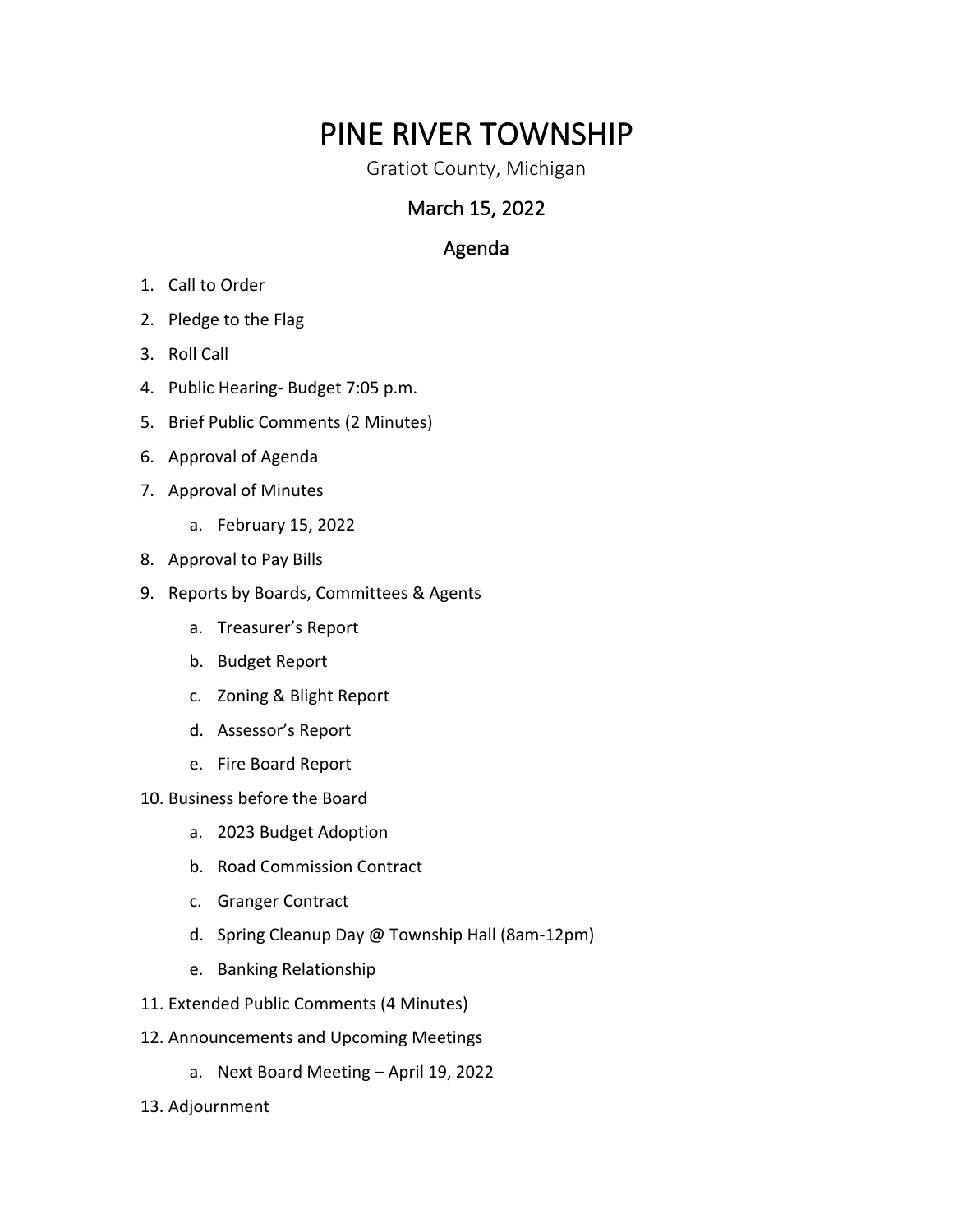#### **MINUTES OF THE PINE RIVER TOWNSHIP BOARD MONTHLY MEETING MARCH 15, 2022**

- 1.) The regular monthly meeting of the Pine River Township Board was called to order at 7:03PM by Supervisor Beeson at the Township Hall.
- 2.) Pledge the flag: The Board and the Public said the Pledge to the flag.
- 3.) Roll Call: Best: present; Moeggenborg: present; Beeson: present; Whitmore: present; Baker: present. (5) Board members present, (0) absent.
- 4.) Public Hearing (2023 Proposed Budget)
	- a. Open at 7:05PM
- 5.) Approve the Agenda:
	- a. Motion made by Best: second by Moeggenborg: to approve the Agenda with the addition of approving Minutes of March 2nd's Special Meeting. All present Board members approved. The motion carried 5-0.
- 6.) Approve the Minutes:
	- a. Motion made by Baker: second by Best: to approve the Minutes of the meeting from February 15, 2022, and March 2, 2022. All present Board members approved. The motion carried 5-0.
- 7.) Approval to Pay Bills:
	- a. Motion made by Moeggenborg: second by Best: to approve the payment of bills as presented in the amount of \$30,054.43. All present Board members approved. The motion carried 5-0.
- 8.) Reports by Boards, Committees, and Agents
	- a. Treasurer's Report Discussion: Board reviewed, bank reconciliations have been received and reviewed by all present. Placed on file.
	- b. Budget Report Discussion: report placed on file.
	- c. Zoning and Blight Officer Discussion: report placed on file.
	- d. Assessor Report No report other than K. Hoyt reported that Board of Review went well
	- e. Fire Services Beeson reported that Fire Board Budget meetings are set for  $3<sup>rd</sup>$ Monday of each month
- 9.) Public Hearing:
	- a. Closed at 7:28PM